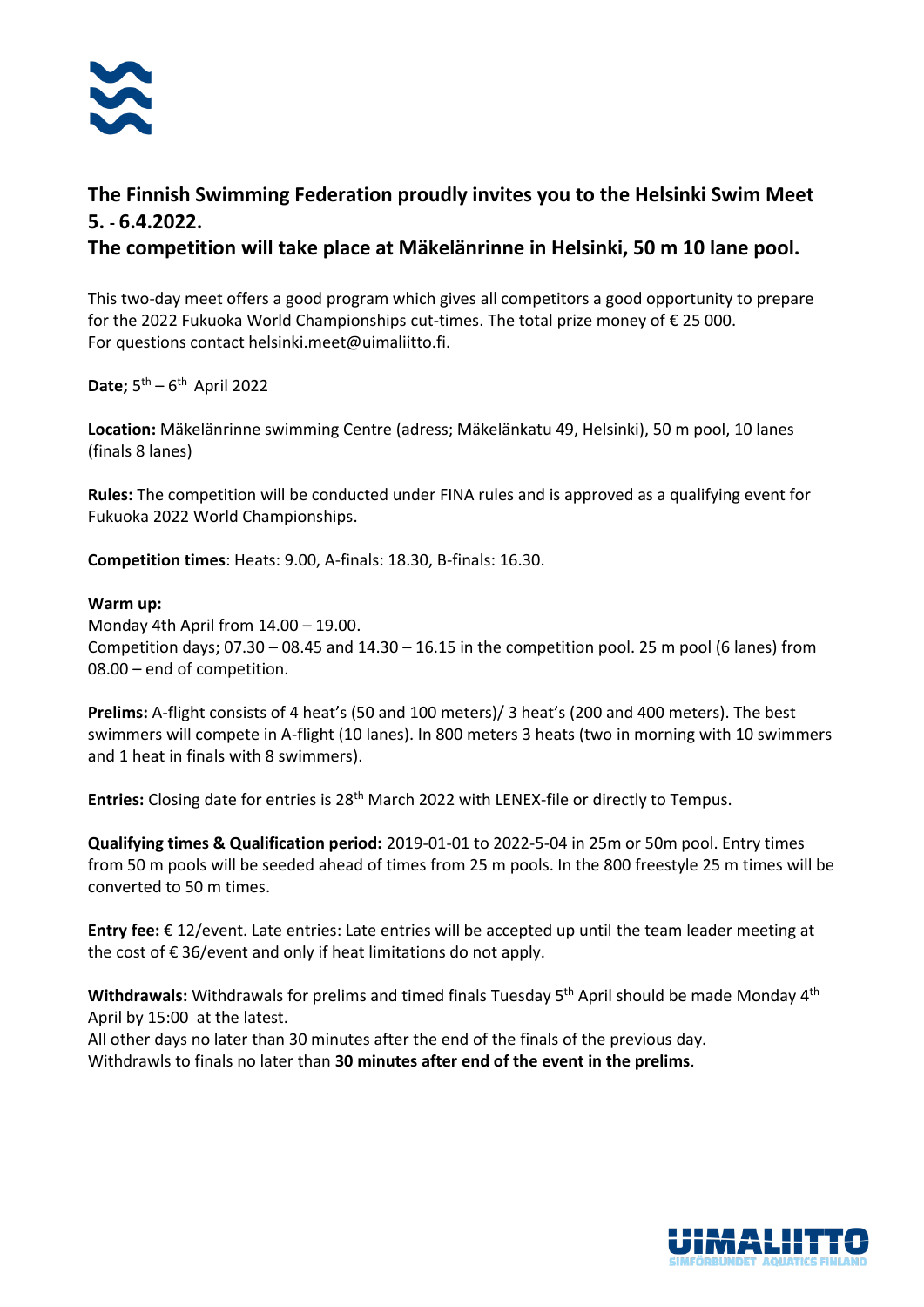

**Accreditation:** €12/accreditation, all swimmers and team staff need accreditation. Applications will be found at www.helsinkimeet.fi.

Team leaders: Meeting for Team leaders will take place at the venue on Monday 4<sup>th</sup> of April 19:00

**Prize money:** in each event is as follows: First place € 300, Second place € 150, Third place € 100. The top three female and male performances, (counted on the best result from FINA´s table) gets prize money: First place € 1 500, Second place € 1 000, Third place € 500. Best three female and male junior swimmer's performances (counted on the best results from FINA´s table) gets prize money: First place € 400, Second place € 200, Third place € 100.

Total price money for the competition is €25 000

#### **Accomodation and meals:**

Contact helsinki.meet@uimaliitto.fi

**Tickets**: Tickets can be ordered and purchased soon at www.lippu.fi. You find more info at www.helsinkimeet.fi

**Contact:** helsinki.meet@uimaliitto.fi

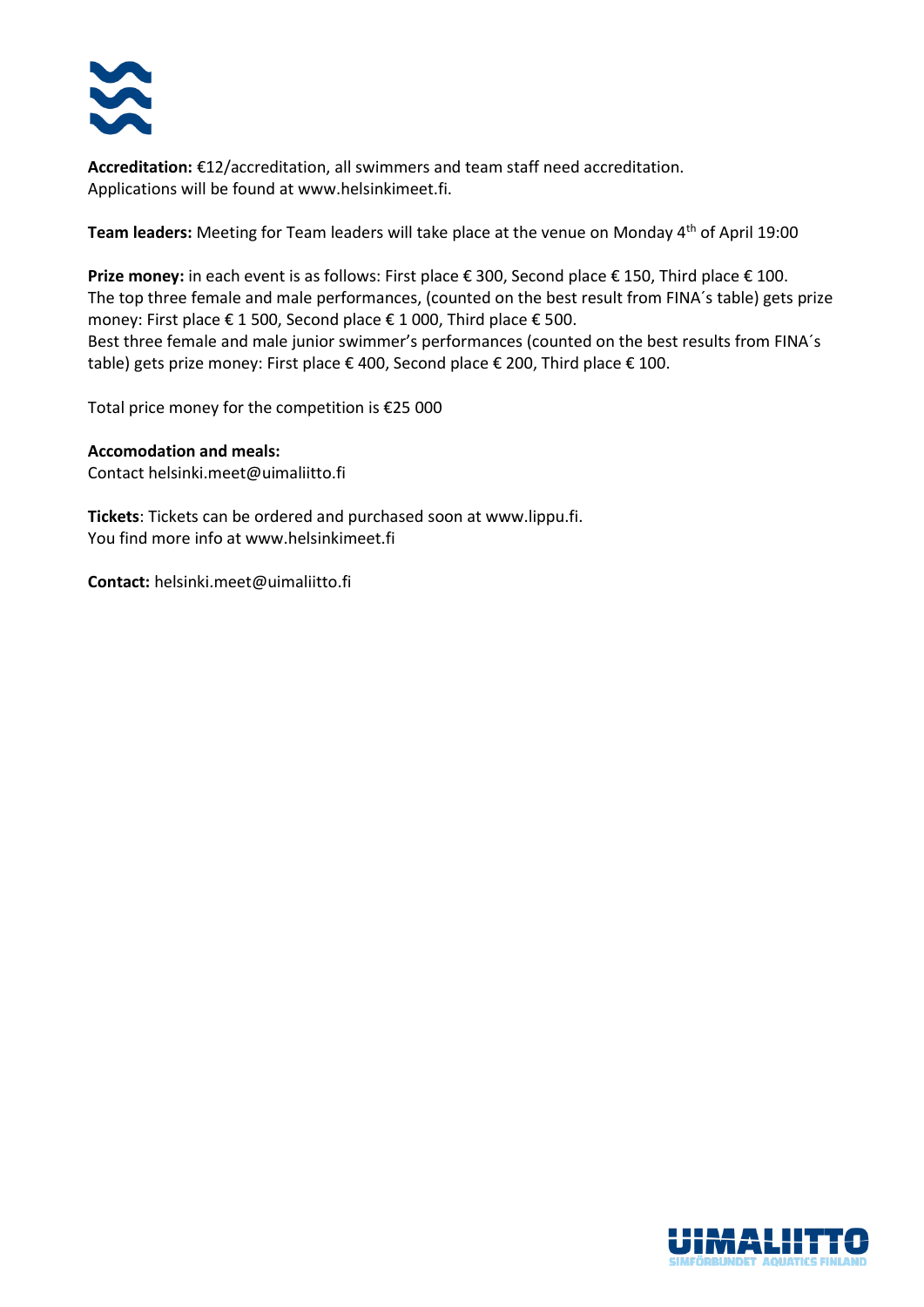

### Events:

| Day 2 Events        |
|---------------------|
| <b>W</b> 100 m Free |
| M 200 m Free        |
| W 50 m Breast       |
| M 100 m Breast      |
| W 400 m Ind. M.     |
| M 100 m Fly         |
| <b>W</b> 100 m Back |
| M 50 m Back         |
| W 200 m Fly         |
| M 200 m Ind. M.     |
| <b>W</b> 400 m Free |
| M 50 m Free         |
| W 200 m Breast      |
| M 200 m Back        |
| W 50 m Fly          |
| M 800 m Free        |
|                     |